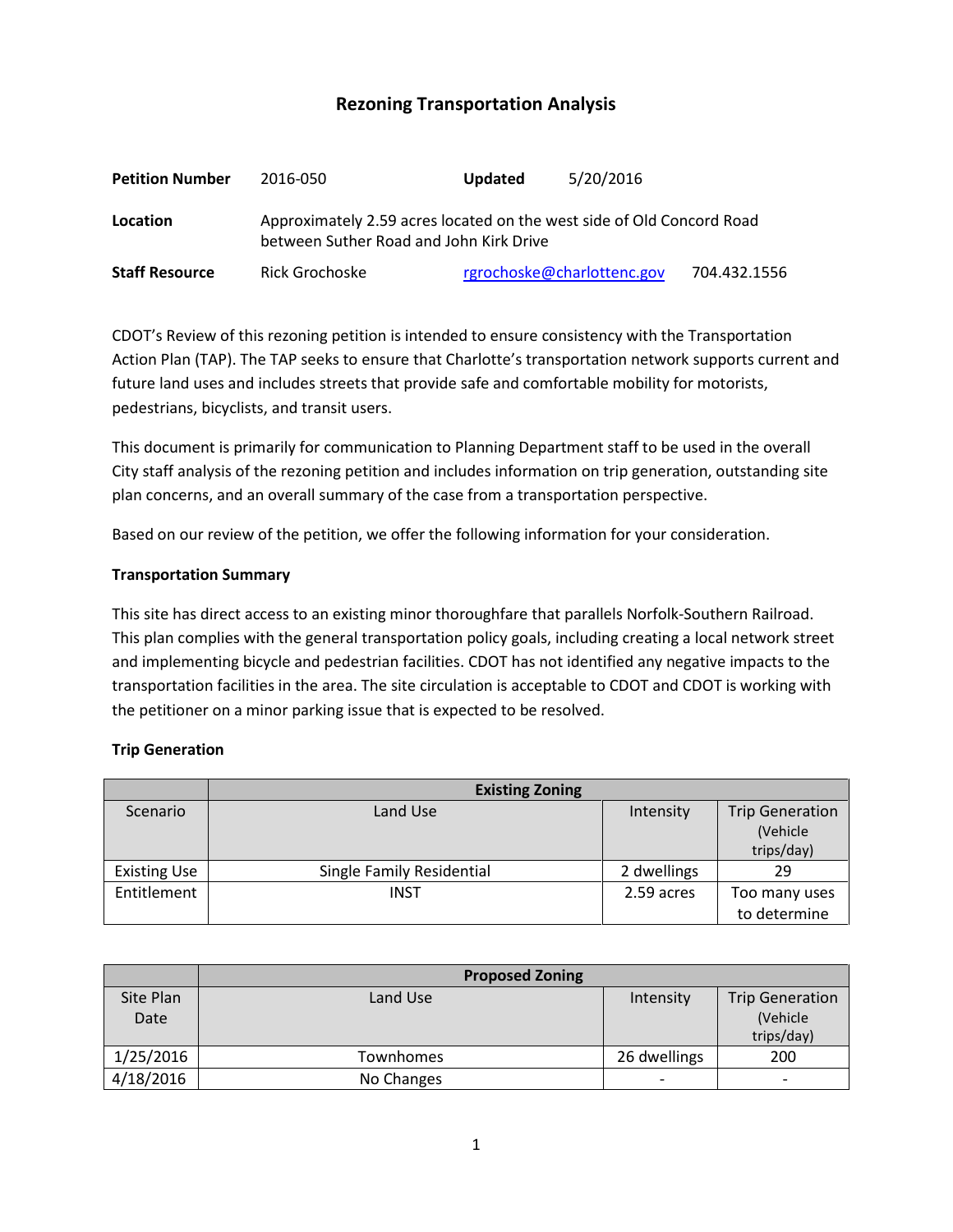## **Curbline**

The proposed zoning district has a setback measured from an existing or proposed future curbline. The location of the future back of curb along the site's Old Concord frontage needs to be 35.5' as measured from the existing edge of pavement on the east side of Old Concord Rd. This curbline should be constructed with the petition and right-of-way dedicated to include 2' behind the permanent sidewalk location.

### **Resolved Issues**

- 1. As per the Subdivision Ordinance, we understand that the petitioner needs to revise the site plan to designate a local public street between Old Concord Rd. and the site's western property line. This public street needs to be built to local residential wide street typical section as specified in the *Charlotte Land Development Standards (see CLDS* U-03A and U-03, revision 13) including 8' minimum planting strip and 6' wide sidewalk on both sides. This east/west two-way street needs to provide direct access to Old Concord Rd.
- 2. The petitioner needs to provide detail survey information along the site's Old Concord Rd. frontage between the site's eastern property line and Norfolk Southern Railroad's existing tracks, so that public right-of-way and Old Concord Rd.'s future back of curb can be verified.
- 3. The petitioner needs to depict and add a conditional note that dedicates in fee simple all property between the site's eastern property/zoning boundary line and the center of the Norfolk Southern Railroad tracks, including tax parcel no. 05143230 to the City as public right-of-way.
- 4. The petitioner needs to depict and revise the site plan to show a future back of curb location along the site's Old Concord Rd. frontage located 35.5' from the existing edge of pavement on the east side of Old Concord's Rd.
- 5. We request the petitioner provide an 8' planting strip and 12' wide asphalt multi-use path along the site's Old Concord Rd. frontage in lieu of bike lanes on Old Concord Road.
- 6. CDOT does not support the proposed one-way circulation plan that requires drivers to use Old Concord Road to access the site's parking from a certain driveway. The site plan needs to be revised so that the proposed surface parking aisles and angle parking spaces conform to a two-way traffic flow throughout the site.

### **Outstanding Issues**

1. The petitioner should remove head-in parking spaces shown within 25' of the future right of way line to avoid conflicts between parking maneuvers and the multiuse path or incoming (eastbound) vehicles. Additional adjustments to parking may be required during permitting.

### **Advisory Information**

The following are requirements of the developer that must be satisfied prior to driveway permit approval. We recommend that the petitioner reflect these on the rezoning plan as-appropriate.